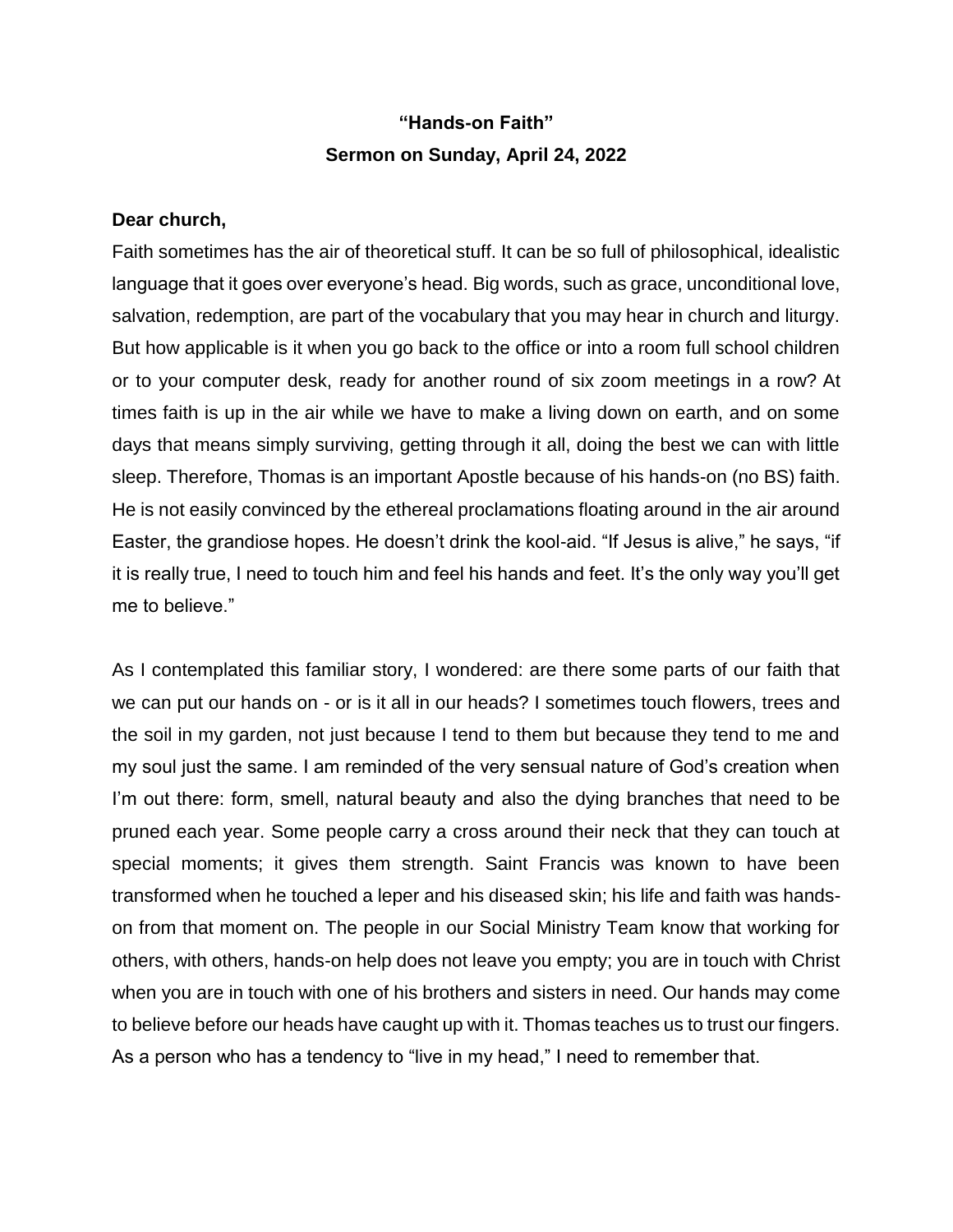There is another important characteristic of Thomas the disciple: the courage to express a different opinion in a crowd that is sold on the majority belief; the courage to question and ask for validation. It's actually a very Lutheran trait. Our spiritual father Martin struggled with his doubts and kept them under wraps for a long time, suppressing them, which made him sick in body and soul. When he finally found the courage to say what disturbed him in the church and challenge the majority opinion, when he named the big elephants in the room, it cost him, but it also healed him. I take this Easter story as an encouragement for people in the church and elsewhere to express their doubts in the face of Jesus and whoever represents him. No honest doubt should ever be unwelcomed in this sacred place. Only an insecure church feels the need to excommunicate those who don't subscribe to the orthodoxy of the time. A church that is secure in their faith and in their attachment to Christ can easily take that; it's not even a problem. In fact, we may need Thomas more than the other ten disciples, because he helps us validate what we believe by questioning and he encourages us literally to stay in touch with Christ.

There is an interesting conclusion to this gospel story, and I am not sure most people notice it. When Jesus returns a week later and takes up Thomas on his bold proclamation, Thomas' hands are strangely uninvolved. "Put your finger here; see my hands. Reach out your hand and put it into my side. Stop doubting and believe," Jesus says. And Thomas responds, "My Lord and my God!" So did he actually put his fingers into Jesus' scars and into his side? Did he actually make contact with the wounds of the crucified Lord? John doesn't tell us and it doesn't sound like he did, does it? Apparently what he saw was enough and he uttered the word that would become the orthodox belief of the church, "My Lord and my God." A few centuries later, bishops would fight over the divinity of Christ. Was Jesus human? Was Jesus God? And they started to fight over it and excommunicate one another. The only good that came out of it was the Nicene Creed which we will use today, a creed that embraces the paradox nature of Christ as fully human and touchable and fully divine at the same time.

I find it fascinating that one of the main beliefs of the Christian faith was first expressed by someone who questioned it at the very core. And then, after he said, "My Lord and